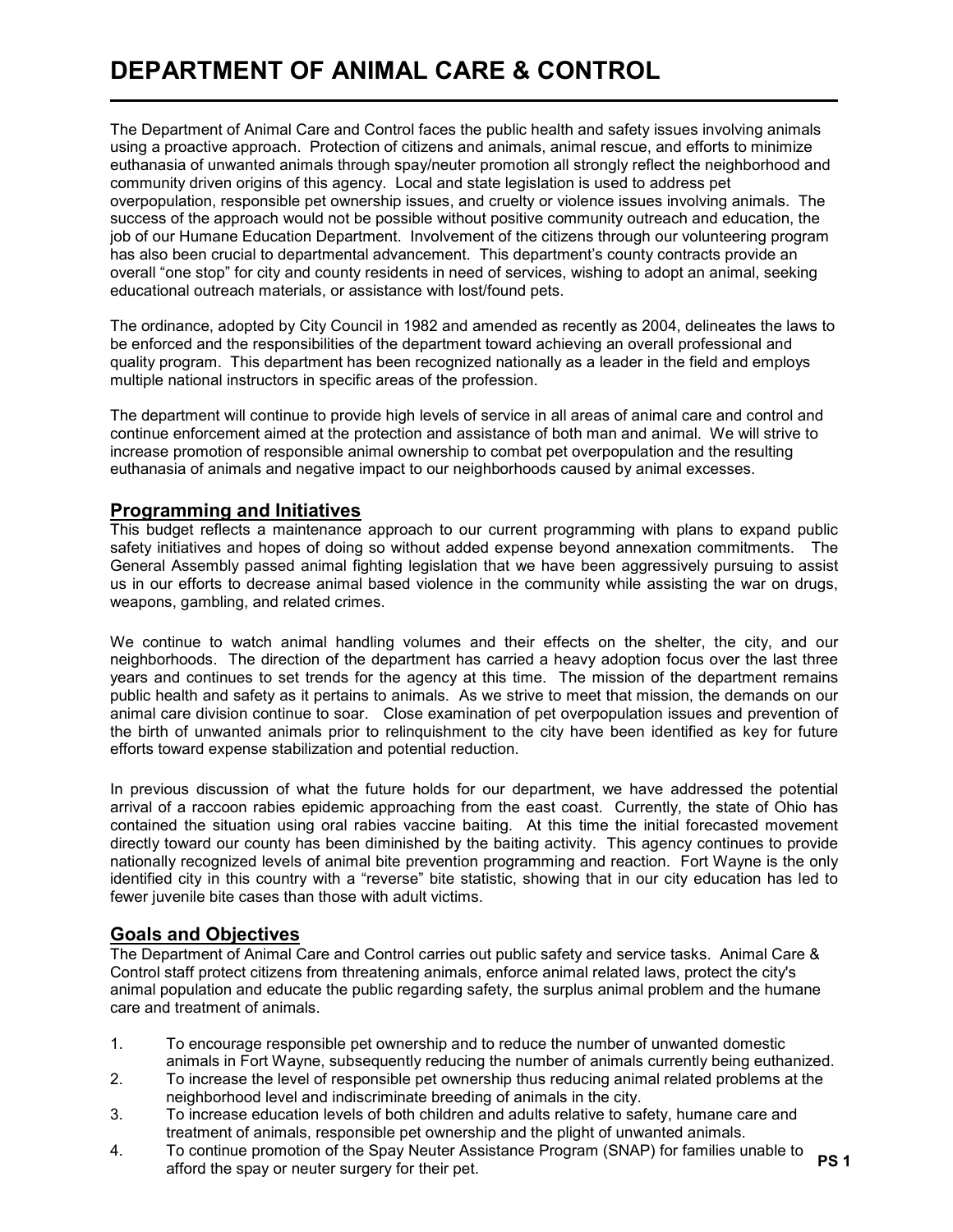- 5. To increase contacts with owners regarding proper licensing of their pets for safe return.
- 6. To protect both citizens and animals using modern ordinances and state laws to reach compliance when necessary.

### Services Provided

- 1. Enforcement of state and local laws relative to animals. Full investigation for both human and animal protection.
- 2. Administration of the State Health Codes, investigations, and prosecutions relative to animal bites, quarantines and specimen shipments for rabies examination.
- 3. Promotion and administration of all license and permit programs relative to animals. Monitor special events in the community involving animals.
- 4. Protection of citizens from health and safety threats involving animals regardless of species.
- 5. Administer Humane Education programs through advanced technology applications and in person in the Fort Wayne Community School System, for local scout troops, and adult groups regarding Animal Control and responsible care of animals.
- 6. Provide a pet adoption source for community residents.
- 7. Shelter animals of all species in need of safe haven until reclaim or abandonment by owners. Provide care, sanitation, medical attention, exercise and daily maintenance for all animals admitted to the Animal Care and Control Shelter.
- 8. Emergency pick up of sick and injured animals, wild and domestic.
- 9. Live trap rental program for nuisance cat problems.
- 10. Emergency impound of animals involved with owner tragedy.
- 11. Pick up of stray animals, both confined and unconfined with enforcement of animal at large laws.
- 12. Respond to neighbor complaints regarding nuisance violations.
- 13. Euthanasia of unwanted, unclaimed and surplus animals. Euthanasia of animals by owners request due to illness, injury and age.

## ANIMAL CARE AND CONTROL: ACTIVITY INDICATORS

|                                     | 2004    | 2005    | 2006 (1 <sup>st</sup> 6 months) |                 |
|-------------------------------------|---------|---------|---------------------------------|-----------------|
| Animals Handled                     | 13,871  | 14,023  | 7,238                           |                 |
| Domestic Animals Handled            | 12,725  | 12,351  | 6,647                           |                 |
| <b>County Animals Handled</b>       | 965     | 1,297   | 431                             |                 |
| Animals Adopted                     | 1,488   | 1,733   | 912                             |                 |
| Animals Returned to Owner           | 1,571   | 1,574   | 822                             |                 |
| <b>Animals Euthanized</b>           | 10,445  | 10,164  | 5,093                           |                 |
| Dogs Euthanized                     | 3,151   | 2,781   | 1,473                           |                 |
| <b>Cats Euthanized</b>              | 6,514   | 6,381   | 3,003                           |                 |
| Domestic Animals Euthanized         | 9,724   | 9,473   | 4,779                           |                 |
| <b>Bite Cases</b>                   | 817     | 659     | 491                             |                 |
| <b>Field Service Activities</b>     |         | 17,973  | 10,453                          |                 |
| <b>Field Service Results</b>        |         | 23,673  | 15,766                          |                 |
| <b>Registrations Sold</b>           | 12,780  | 12,757  | 7,274                           |                 |
| Dead Animals Picked Up              | 834     | 748     | 399                             |                 |
| <b>Cruelty Cases</b>                | 1,470   | 1,494   | 785                             |                 |
| Animal At Large Runs                | 732     | 728     | 435                             |                 |
| <b>Tickets Issued</b>               | 5,640   | 3,435   | 1,886                           |                 |
| <b>Court Cases Filed</b>            | 685     | 852     | 389                             |                 |
| <b>Education Programs</b>           |         |         |                                 |                 |
| Students and scouts                 | 140,322 | 138,022 | 72,901                          |                 |
| # of Students receiving our         |         |         |                                 |                 |
| monthly materials                   | 173,536 | 170,496 | 85,134                          |                 |
| <b>Adult Participants</b>           | 7,896   | 7,972   | 3,515                           |                 |
| <b>Newsletter Mailings</b>          | 21,401  | 18,155  | 1,010                           |                 |
| <b>Media Contacts</b>               | 424     | 371     | 324                             |                 |
| <b>Total Contacts</b>               | 343,579 | 335,016 | 162,884                         |                 |
| Fund Raisers Conducted by the dept. | 6       | 6       | 1                               | PS <sub>2</sub> |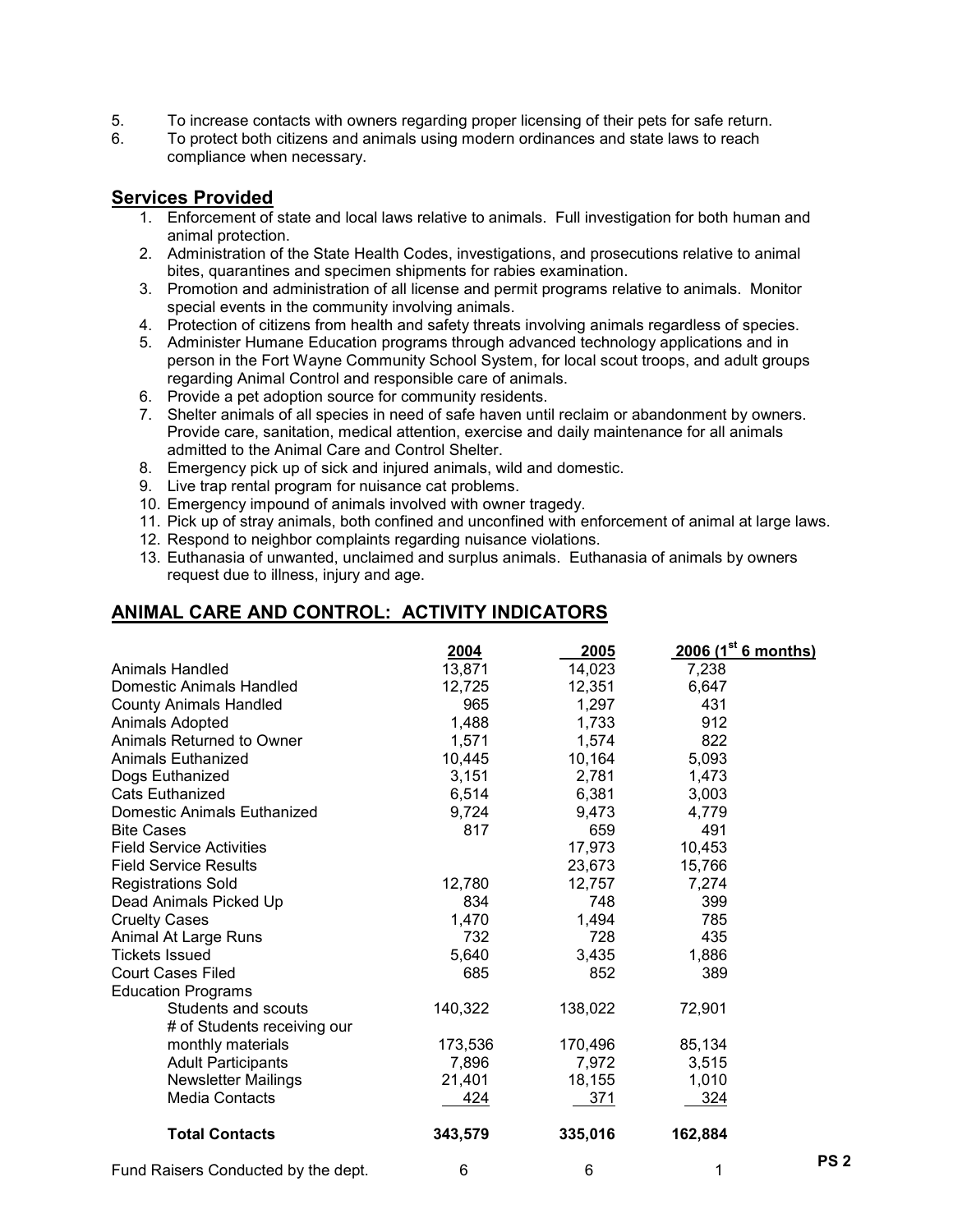#### ANIMAL CARE AND CONTROL Dept # 010-017-OFFC

| <b>2007 BUDGET COMPARISON</b> |                                           |    |                         |      | 2006                                    |     |                                   |    | \$ INCREASE<br>(DECREASE)         | % CHANGE                         |
|-------------------------------|-------------------------------------------|----|-------------------------|------|-----------------------------------------|-----|-----------------------------------|----|-----------------------------------|----------------------------------|
|                               |                                           |    | 2005<br><b>ACTUAL</b>   |      | <b>APPROVED</b><br><b>THRU 06/30/06</b> |     | 2007<br><b>SUBMITTED</b>          |    | FROM 2006 APPR<br><b>TO 2007</b>  | FROM 2006 APPR<br><b>TO 2007</b> |
| 4111                          | <b>WAGES-REG</b>                          | \$ | 1,077,740               | \$   | 1,185,190                               | \$  | 1,232,268                         | \$ | 47,078                            |                                  |
| 4115                          | <b>PARTTIME</b>                           |    | 68,276                  |      | 74,811                                  |     | 77,598                            |    | 2,787                             |                                  |
| 4118                          | CALL-IN                                   |    | 70                      |      | 1,200                                   |     | 1,200                             |    | $\blacksquare$                    |                                  |
| 4125                          | <b>OVERTIME</b>                           |    | 11,812                  |      | 18,822                                  |     | 18,822                            |    | $\sim$                            |                                  |
| 412L                          | LONGEVITY<br><b>TOTAL WAGES</b>           | \$ | 1,525<br>1,159,423      |      | 1,240<br>1,281,263                      | -\$ | 2,498<br>1,332,387                |    | 1,258<br>51,123                   | 3.99%                            |
| 4131                          | <b>PERF</b>                               |    | 54,173                  | - \$ | 66,287                                  |     | 78,424                            | \$ | 12,138                            |                                  |
| 4132                          | <b>FICA</b>                               |    | 86,986                  |      | 97,922                                  |     | 101,928                           |    | 4,006                             |                                  |
| 4134                          | <b>GROUP HEALTH INSUR</b>                 |    | 216,996                 |      | 251,200                                 |     | 272,000                           |    | 20,800                            |                                  |
| 4135                          | <b>EMPLOYEE MEDICAL</b>                   |    | 1,936                   |      | 2,082                                   |     | 2,859                             |    | 777                               |                                  |
| 4136                          | <b>UNEMPLOYMENT</b>                       |    | 612                     |      | 640                                     |     | 1,332                             |    | 692                               |                                  |
| 4137                          | <b>WORKERS COMP</b>                       |    | 8,472                   |      | 10,275                                  |     | 10,596                            |    | 321                               |                                  |
| 4138<br>413A                  | <b>CLTHNG ALLOW</b><br><b>PERF/FRINGE</b> |    | 13,950<br>32,504        |      | 14,736<br>36,156                        |     | 13,800<br>37,644                  |    | (936)<br>1,487                    |                                  |
| 4161                          | STLMT/SEVRNC                              |    | 6,996                   |      | $\overline{\phantom{a}}$                |     | $\blacksquare$                    |    | $\overline{\phantom{a}}$          |                                  |
|                               | 413R RETIREE HEALTH INSR                  |    | 10,065                  |      | 15,700                                  |     | 17,000                            |    | 1,300                             |                                  |
|                               | <b>TOTAL 4100</b>                         | \$ | 1,592,113               | \$   | 1,776,261                               | \$  | 1,867,970                         | \$ | 91,708                            | 5.16%                            |
| 4213                          | <b>COMPUTER SUPPL</b>                     | \$ | 22                      | \$   | 300                                     | \$  | 300                               | \$ |                                   |                                  |
| 4219                          | OTHR OFFC SUPPL                           |    | 6,178                   |      | 5,000                                   |     | 5,000                             |    |                                   |                                  |
| 4231                          | <b>GASOLINE</b>                           |    | 28,517                  |      | 30,300                                  |     | 63,678                            |    | 33,378                            |                                  |
| 4241                          | <b>MEDICAL SUPPL</b>                      |    | 11,665                  |      | 12,000                                  |     | 12,000                            |    |                                   |                                  |
| 4242                          | ANIMAL SUPPL<br><b>HSHLD SUPPL</b>        |    | 6,496                   |      | 4,180                                   |     | 4,085                             |    | (95)                              |                                  |
| 4246                          | 424M MICROCHIPS                           |    | 8,411<br>13,860         |      | 9,900<br>13,000                         |     | 9,900<br>13,000                   |    |                                   |                                  |
| 4299                          | OTHER MATLS                               |    | 2,721                   |      | 5,000                                   |     | 5,000                             |    |                                   |                                  |
|                               | <b>TOTAL 4200</b>                         | \$ | 77,870                  | \$   | 79,680                                  | \$  | 112,963                           | \$ | 33.283                            | 41.77%                           |
| 4312                          | <b>MEDIC SERVICES</b>                     | \$ | 18,122 \$               |      | 25,000                                  | \$  | 25,000                            | \$ | $\overline{\phantom{a}}$          |                                  |
| 4319                          | <b>VET SERVICES</b>                       |    | 38,844                  |      | 34,400                                  |     | 37,000                            |    | 2,600                             |                                  |
|                               | 431N PUBLIC EDUCATION                     |    | 7,565                   |      | 7,501                                   |     | 7,501                             |    | $\overline{\phantom{a}}$          |                                  |
| 4321                          | <b>FREIGHT</b>                            |    | 386                     |      | 4,920                                   |     | 6,500                             |    | 1,580                             |                                  |
| 4322                          | POSTAGE                                   |    | 6,018                   |      | 5,725                                   |     | 6,000                             |    | 275                               |                                  |
| 4323                          | <b>TELEPHONE</b>                          |    | 8,966                   |      | 7,335                                   |     | 7,440                             |    | 105                               |                                  |
| 4324<br>432C                  | <b>TRAVEL</b><br><b>CELL PHONE</b>        |    | 47<br>1,185             |      | $\overline{\phantom{a}}$<br>1,440       |     | ٠<br>1,320                        |    | $\blacksquare$<br>(120)           |                                  |
| 432L                          | LONG DISTANCE                             |    | 423                     |      | 1,170                                   |     | 600                               |    | (570)                             |                                  |
| 4331                          | <b>PRINTING</b>                           |    | 3,290                   |      | 3,500                                   |     | 3,300                             |    | (200)                             |                                  |
| 4333                          | PHOTO/BLPRNT                              |    | $\blacksquare$          |      | 50                                      |     | 50                                |    | $\overline{\phantom{a}}$          |                                  |
| 4341                          | PROPERTY INSUR                            |    | 4,761                   |      | 2,400                                   |     | 2,479                             |    | 79                                |                                  |
| 4342                          | <b>LIABILITY INSUR</b>                    |    | 1,200                   |      | 1,380                                   |     | 1,560                             |    | 180                               |                                  |
| 4343                          | OFCL/CRIME BOND                           |    | 168                     |      | 193                                     |     | 201                               |    | 8                                 |                                  |
| 4344<br>4345                  | OTHER CASUALTY INSUR<br>AUTO INSUR        |    | $\blacksquare$<br>1,573 |      | 859<br>2,667                            |     | 414<br>2,630                      |    | (445)<br>(37)                     |                                  |
| 4351                          | <b>ELECTRICITY</b>                        |    | 26,546                  |      | 28,820                                  |     | 28,820                            |    | $\overline{\phantom{a}}$          |                                  |
| 4352                          | NATURAL GAS                               |    | 20,332                  |      | 28,773                                  |     | 41,721                            |    | 12,948                            |                                  |
| 4353                          | WATER                                     |    | 4,710                   |      | 6,221                                   |     | 7,776                             |    | 1,555                             |                                  |
|                               | 4356 SOL WASTE DISPOSAL                   |    | 34,336                  |      | 38,605                                  |     | 38,605                            |    | ۰.                                |                                  |
| 4361                          | <b>CONT BLD REP</b>                       |    | 11,708                  |      | 10,013                                  |     | 10,013                            |    | $\overline{\phantom{a}}$          |                                  |
| 4363                          | CONT OTH REP<br><b>CONT SERVICE</b>       |    | 849                     |      | 880                                     |     | 880                               |    | $\overline{\phantom{a}}$          |                                  |
| 4369                          | 436A MT.HARD WARE                         |    | 21,262<br>1,764         |      | 19,420<br>1,640                         |     | 20,640<br>2,052                   |    | 1,220<br>412                      |                                  |
|                               | 436N GARAGE-NON TARGET                    |    | 3,121                   |      | 3,589                                   |     | 3,589                             |    | $\sim$                            |                                  |
| 436T                          | GARAGE-TARGET                             |    | 25,938                  |      | 29,364                                  |     | 27,828                            |    | (1,536)                           |                                  |
| 4377                          | <b>CC BLD PKG</b>                         |    | 212                     |      | 100                                     |     | 100                               |    | $\blacksquare$                    |                                  |
| 4390                          | PERMIT REIM                               |    | 10,487                  |      | 15,000                                  |     | 14,800                            |    | (200)                             |                                  |
| 4391                          | SUBS & DUES                               |    | 289                     |      | 270                                     |     | 270                               |    |                                   |                                  |
| 4399                          | OTHR SRVCS                                |    | 415                     |      | 475                                     |     | 475                               |    | $\overline{\phantom{a}}$          |                                  |
| 439B                          | <b>MASTER LEASE</b><br><b>TOTAL 4300</b>  | \$ | 46,782<br>301,299       | \$   | 51,403<br>333,113                       | \$  | 68,654<br>368,218                 | \$ | 17,251<br>35,105                  | 10.54%                           |
|                               |                                           |    |                         |      |                                         |     |                                   |    |                                   |                                  |
| 4444<br>4453                  | PUR OTHR EQP<br>CAPT REPLAC               | \$ | 449<br>915              | \$   |                                         | \$  | $\overline{\phantom{a}}$<br>2,100 | \$ | $\overline{\phantom{a}}$<br>2,100 |                                  |
|                               | <b>TOTAL 4400</b>                         | \$ | 1,364                   | \$   | ٠                                       | \$  | 2,100                             | \$ | 2,100                             | 2100%**                          |
|                               | <b>TOTAL EXPENSES</b>                     | \$ | 1,972,646 \$            |      | 2,189,054 \$                            |     | 2,351,251 \$                      |    | 162,197                           | 7.41%                            |
|                               |                                           |    |                         |      |                                         |     |                                   |    |                                   |                                  |

\*\* Percentage high due to the fact that 4400's in 2006 were covered with lease dollars.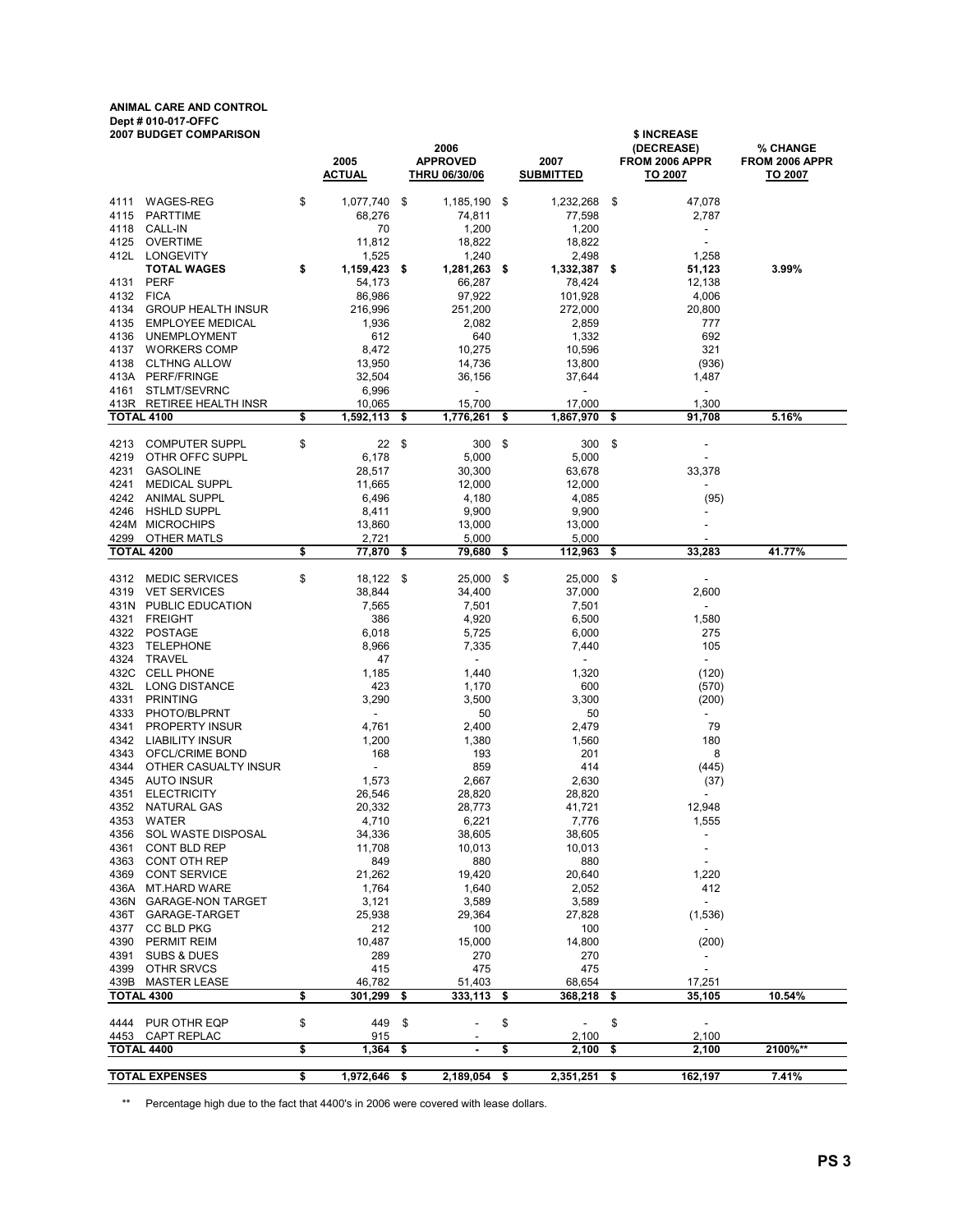|              | Animal Care and Control 2007-2011 Capital Improvement Program    |                          |                                                     |        |                         |                             |        |  |  |  |  |  |  |
|--------------|------------------------------------------------------------------|--------------------------|-----------------------------------------------------|--------|-------------------------|-----------------------------|--------|--|--|--|--|--|--|
|              | <b>FUNDING SOURCE CODE:</b>                                      | <b>GRP-Grant Pending</b> |                                                     |        |                         |                             |        |  |  |  |  |  |  |
|              | <b>CC-Cumulative Capital Fund</b>                                | LE-Lease                 |                                                     |        | RB-Revenue Bond         |                             |        |  |  |  |  |  |  |
|              | <b>CDBG-Community Development Block Grant</b>                    |                          | InfraBd-Infrastructure Bond                         |        | <b>ST-State Source</b>  |                             |        |  |  |  |  |  |  |
|              | CEDIT-Co. Economic Development Income Tax                        |                          | <b>LRS-Local Roads &amp; Streets</b>                |        | <b>SU-Sewer Utility</b> |                             |        |  |  |  |  |  |  |
|              | <b>CO-County Source</b>                                          | MISC-Miscellaneous       |                                                     |        | SWU-Stormwater Utility  |                             |        |  |  |  |  |  |  |
|              | FED-Federal Source                                               |                          | MVH-Motor Vehicle Highway                           |        |                         | TIF-Tax Increment Financing |        |  |  |  |  |  |  |
|              | <b>GOB-General Obligation Bond</b>                               |                          | PCBF-Park Cumulative Bldg. Fund                     |        | UF-User Fee             |                             |        |  |  |  |  |  |  |
|              | <b>GRA-Grant Approved</b>                                        |                          | <b>PS-Private Source</b><br><b>WU-Water Utility</b> |        |                         |                             |        |  |  |  |  |  |  |
| Item#        | <b>Project Title &amp; Description</b>                           | <b>Funding</b>           |                                                     |        | <b>Expenditure</b>      |                             |        |  |  |  |  |  |  |
|              |                                                                  | <b>Source</b>            | 2007                                                | 2008   | 2009                    | 2010                        | 2011   |  |  |  |  |  |  |
| 1            | Vehicle Fleet Rotation - Equipment includes: cage banks/install, |                          | 122,041                                             | 62,290 | 24,000                  | 67,374                      | 70,068 |  |  |  |  |  |  |
| 439B         | radio, emerg lighting, handling equip.                           |                          |                                                     |        |                         |                             |        |  |  |  |  |  |  |
|              | a. Vans: including all equipment (4% inflation/yr)               | 1F                       | 89,841                                              | 62,290 |                         | 67,374                      | 70,068 |  |  |  |  |  |  |
|              | 2007 (3); 2008 (2); 2010 (2), 2011 (2)                           |                          |                                                     |        |                         |                             |        |  |  |  |  |  |  |
|              | b. Sedans - 2006 moved to 07' (1) 2009 (1)                       | LE                       | 15,500                                              |        | 24,000                  |                             |        |  |  |  |  |  |  |
|              | c. Vehicles (mini-van) - 2007                                    | LE                       | 16,700                                              |        |                         |                             |        |  |  |  |  |  |  |
| 3            | Capital Replacements                                             |                          | 2,100                                               | 2,200  | 2,200                   | 2,200                       | 2,300  |  |  |  |  |  |  |
| 4453         | a. Animal Handling Equipment Replacements internal/external      | PT                       | 1,500                                               | 1,600  | 1,600                   | 1,600                       | 1,600  |  |  |  |  |  |  |
|              | b. Chair/desk repair replacement                                 | PT                       | 600                                                 | 600    | 600                     | 600                         | 700    |  |  |  |  |  |  |
| 4            | <b>Computer Replacements</b>                                     |                          | ٠                                                   | 3,800  | 3,800                   | 3,800                       | 3,800  |  |  |  |  |  |  |
| 4445         | a. Estimate three computer failure/yr.                           | <b>PT</b>                | ٠                                                   | 3,800  | 3,800                   | 3,800                       | 3,800  |  |  |  |  |  |  |
|              | b. Software upgrade                                              | PT                       |                                                     |        |                         |                             |        |  |  |  |  |  |  |
| <b>TOTAL</b> |                                                                  |                          | 124,141                                             | 68,290 | 30,000                  | 73,374                      | 76,168 |  |  |  |  |  |  |

Vehicle Replacements: The vehicles will be replaced according to Fleet Management replacements guidelines.

#### Capital Replacements:

Animal Handling Equipment: This equipment is safety and care related. These items are purchased annually to replace worn and broken equipment used by Animal Control Officers in the field and by Animal Care Specialists in the building.

#### Raccoon rabies:

The Animal Care & Control Department continues to monitor the movement of raccoon rabies from the east. The epidemic has reached Ohio but it is currently contained to a three county area in Ohio. There is a multi-million dollar oral vaccine baiting program now being conducted by Ohio, West Virginia, Kentucky, and Tennessee. We are not currently threatened by the arrival of raccoon rabies but it is difficult to estimate it's movement as there are so many variables, including the baiting program. The potential financial impact on the city has not been addressed in this CIP or proposed operating budgets as original time-frame estimates of the arrival of the disease have come and gone. Rabies has proven to be an extremely expensive disease to combat from both the animal and human health perspectives.